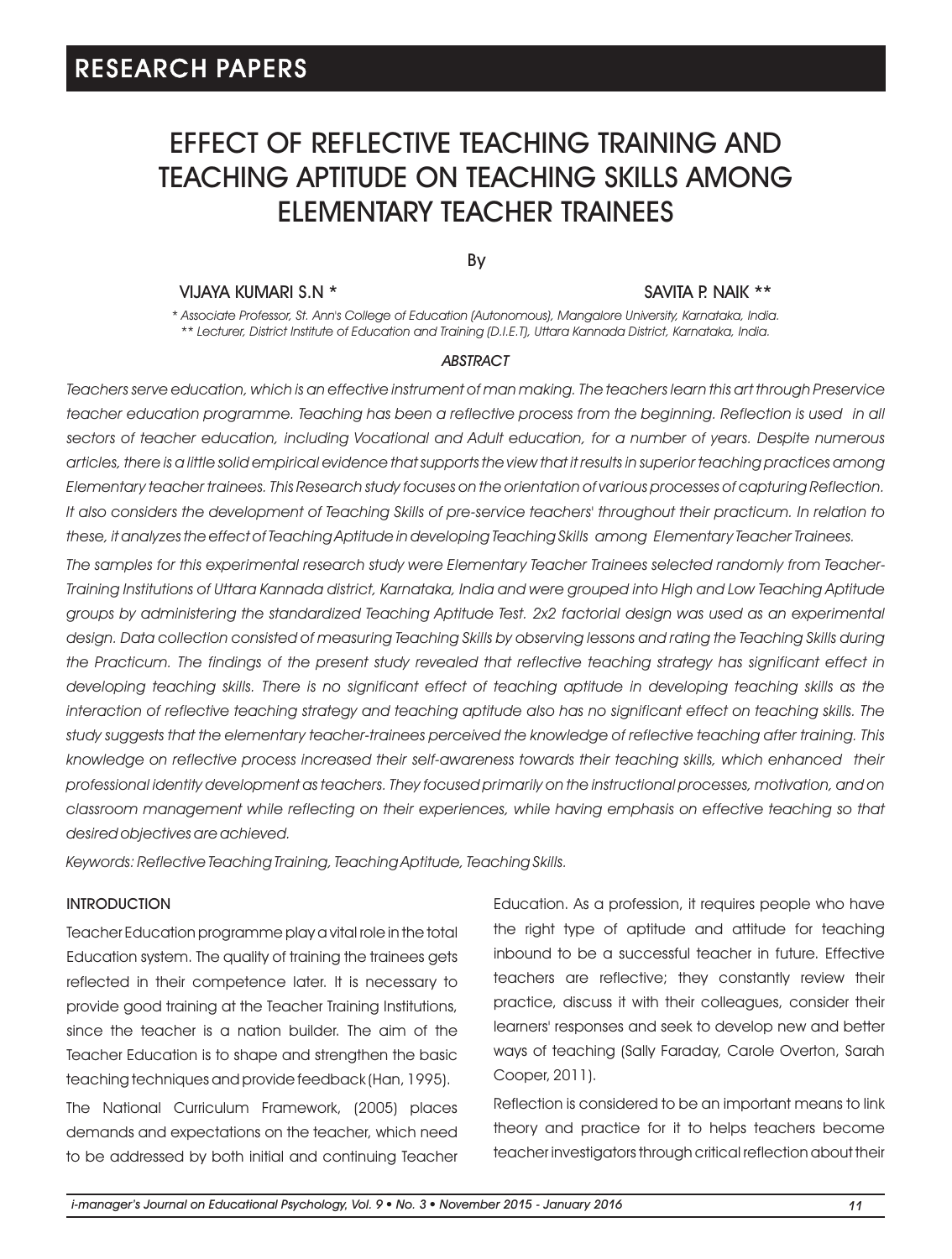teaching behaviors. The strength of teacher investigator is the development of a better understanding of classroom practice in ways that are specific and local. What experts lack is a teacher's insider perspective on the classroom context and the research findings they generalized are to the larger educational community. To become a teacher investigator means that the teacher can thoughtfully examine and analyze classroom practices through intentional and systematic inquiry into teaching (Darling –Hammond, L, 2000; John Smyth, 1993 ).

Studies on Reflective Teaching revealed that, Reflective practice can be a beneficial process in teacher professional development, both for Pre-service and Inservice teachers.

In the present experimental study, an attempt is made to study the effect of Reflective Teaching Training, Teaching Aptitude and their interaction in development of Teaching Skills among Elementary Teacher-Trainees. The Investigator developed a Reflective Teaching Training Instructional Package to train the Teacher–Trainees.

### Conceptions of Reflective Teaching in Teacher **Education**

Reflective Teaching has been a major movement since the eighties in teacher education (Cruickshank & Applegate, 1981). Chandler et al (1990) also reported that reflection was not found to be enhanced by training. Wallace (1991) contends that "ways should be found of making the relationship (between received knowledge and experiential learning) reciprocal, not one-way, so that the trainee can reflect on the received knowledge in the light of classroom experience, and so that classroom experience can feed back into the received knowledge sessions" (p.55). Wallace proposes a reflective model of teacher preparation, which emphasizes the link between theory and practice. The need to bridge the gap between theory and practice in teacher preparation has been echoed by Williams (1994). Williams emphasizes the need for learning to be constructivist and personally significant for the student teacher (Telma Gimenez, 1999).

NCTE 2009 states that, Teacher Education programmes at all stages should provide opportunities to the would-be teachers for understanding the self and others, develop sensibilities, the ability for self-analysis and the capacity to reflect. They should also provide ample opportunities to observe and engage with learners and learn to work collaboratively in groups. There needs to be an adequate curricular space for critical content engagement and the development of professional capacities in pedagogy, observation, drama, craft, story-telling and reflective enquiry. Professional opportunities need to include reflection on their own experiences and assumptions as part of the course and classroom enquiry; critical observation and reflective analysis of the practice of teaching. Availability, quality, appropriateness and sufficiency of feedback are necessary for learning to be reflective practitioners. In brief, the new vision of Teacher Education will be more responsive to changes in the school system as it envisages a significant paradigm shift (Teacher Education in India).

#### Theoretical Framework

#### *Reflective Teaching*

Reflective Teaching is a process where teachers think over their teaching practices, analyzing how something was taught and how the practice might be improved or changed for better learning outcomes. Some points of consideration in the reflection process might be what is currently being done, why it's being done and how well students are learning. Reflective Teaching conceptualises teaching as a complex and highly skilled activity, which, above all, requires classroom teachers to exercise judgment in deciding how to act. High-quality teaching, and thus pupil learning, is dependent on the existence of such professional expertise.

*Steps of Teaching Process by Reflective Practitioner*

The various steps according to which every Reflective practitioner can participate in the improvement of the whole educational process are:

- ·*Planning Teaching:* In this step, the teacher keeps in view the aims of education, teaching objectives, the subjects to be taught, the content to be taught, the levels of students, and available time
- ·*Engaging in Teaching Activity:* Here, the teacher takes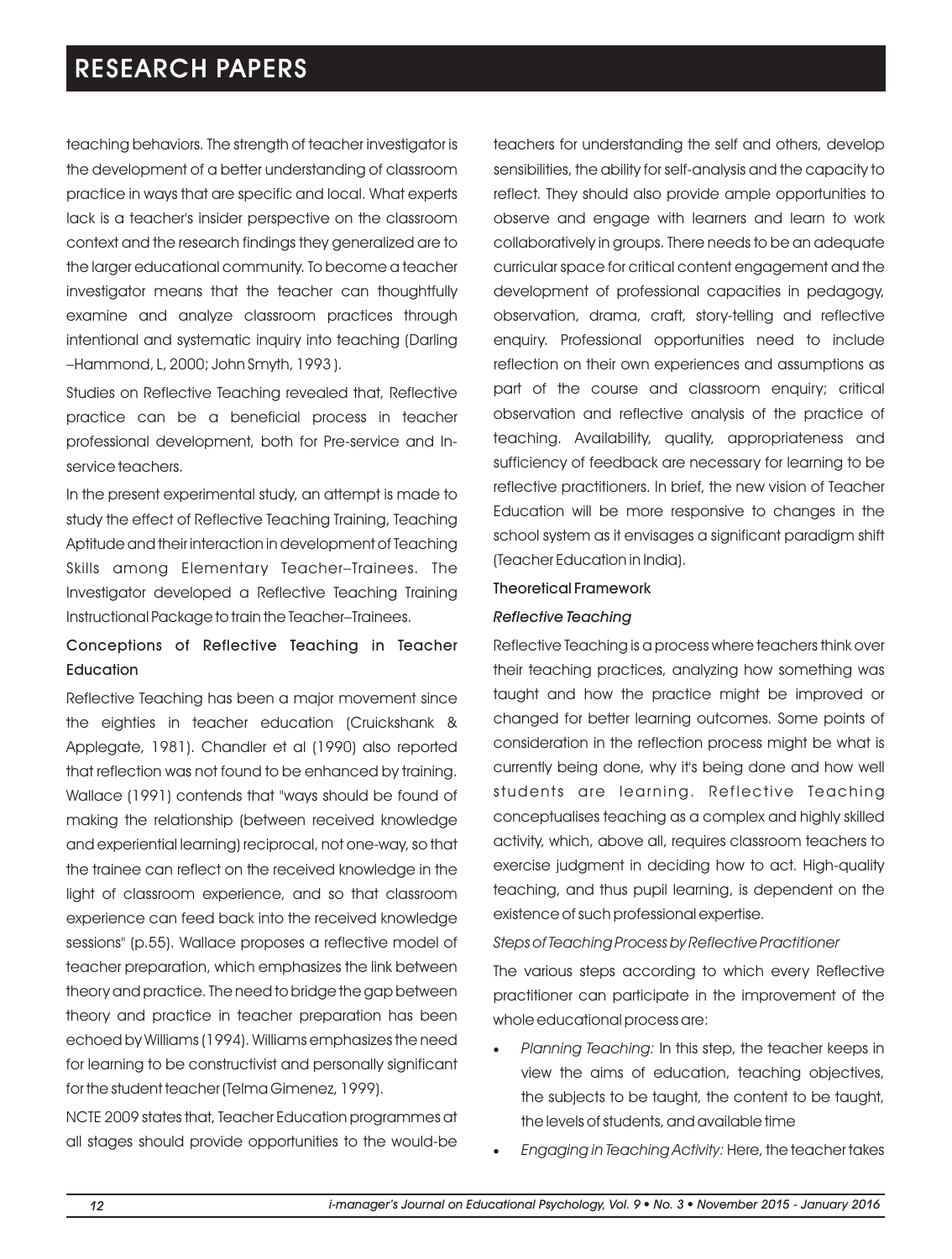forward, his teaching activity as per his planning. According to Schon, at this level, the teacher should diagnose the difficulties of the students and should provide remedial measures immediately, and provide necessary guidance and co-operation to them.

- ·*Monitoring:* The teacher does this activity with the teaching activity. First, he/she keeps the students motivated. He/she sees to it what problem is being faced at which level and what its causes are.
- Feedback: In this step, the teacher evaluates the outcome of his/her teaching. In the situation of success, he provides feedback to the knowledge, and skill of different methods . In the situation of limited success, he diagnoses the causes of failure, and removes these causes and then provides feedback and re-feedback (Vanita Chopra, & Indrajeet Datta, 2011).

#### *Various processes of Capturing Reflection*

Many different approaches can be employed to become a critically reflective teacher. Observation of oneself and others (Peer Observation), collaborative inquiry, and exploring one's view of teaching through Writing self reports, Journal writing, Collaborative diary keeping (Written accounts of experiences), Audio-Video recording of lessons, Action research, Use of problemsolving and Decision making are some of the approaches practiced by reflective teachers (Tice Julie, 2011).

In the present study, the Reflective Teaching Training is provided to the Elementary Teacher Trainees by using the Instructional Package developed by the investigator on various processes of capturing reflection such as Journal / Diary writing, self reports and plan for improvement by reflecting on the feedback given by peer observation (Collaborative Reflection), and use of audio-video recording .

#### *Teaching Skills*

Teaching Strategies are the tools that teachers have at their disposal to engage learners and enable learning objectives to be met via effective teaching and learning and teaching skills are how they select and use these

#### strategies.

Teachers need to improve their competence in classroom procedures. They should increase the use of instructional techniques, methods and media related to the teaching objectives, communicate more frequently with students in the classroom, reinforce and encourage students' involvement in instruction and organise time, materials and equipment appropriate for instructions. Teaching competency is a skill which provides scientific basis for developing effective teaching- learning process.

#### *Importance of Teaching Skills*

The importance of teaching skills are classroom teaching and interaction can be made effective, create appropriate conditions of learning for achieving goals, teaching can be organized effectively and can provide empirical evidences about relationship of teaching variables.

The investigator after reviewing various literature on assessment of teaching skills, by observing the teaching skills implemented in diploma-in-education (D.Ed.) course, and by learning the different methods of teaching training given by DSERT karnataka, to in-service teachers, framed the tool-Class Room Observation Schedule Cum Rating Scale, to assess teaching skills for the present study.

### *Teaching Aptitude*

The role of teachers in promoting the quality of an educational process and its products is well accepted. Teaching Aptitude is one of the major determinants of teacher effectiveness. It is also found to be a good predictor of teacher effectiveness. Kukruti (1990) in a study of some psychological correlates of successful teachers found that, there is a positive relationship between aptitude and success in teaching. The quality of Teacher Education can be improved by many methods viz., improving the curriculum, improving the practice teaching, etc. However, the most important one seems to be the aptitude in teaching. Therefore, in Teacher Education program, it is necessary to give adequate importance to Teaching Aptitude of Student Teachers (Ravi Kant, 2011).

Teaching Aptitude means aptness, inclination and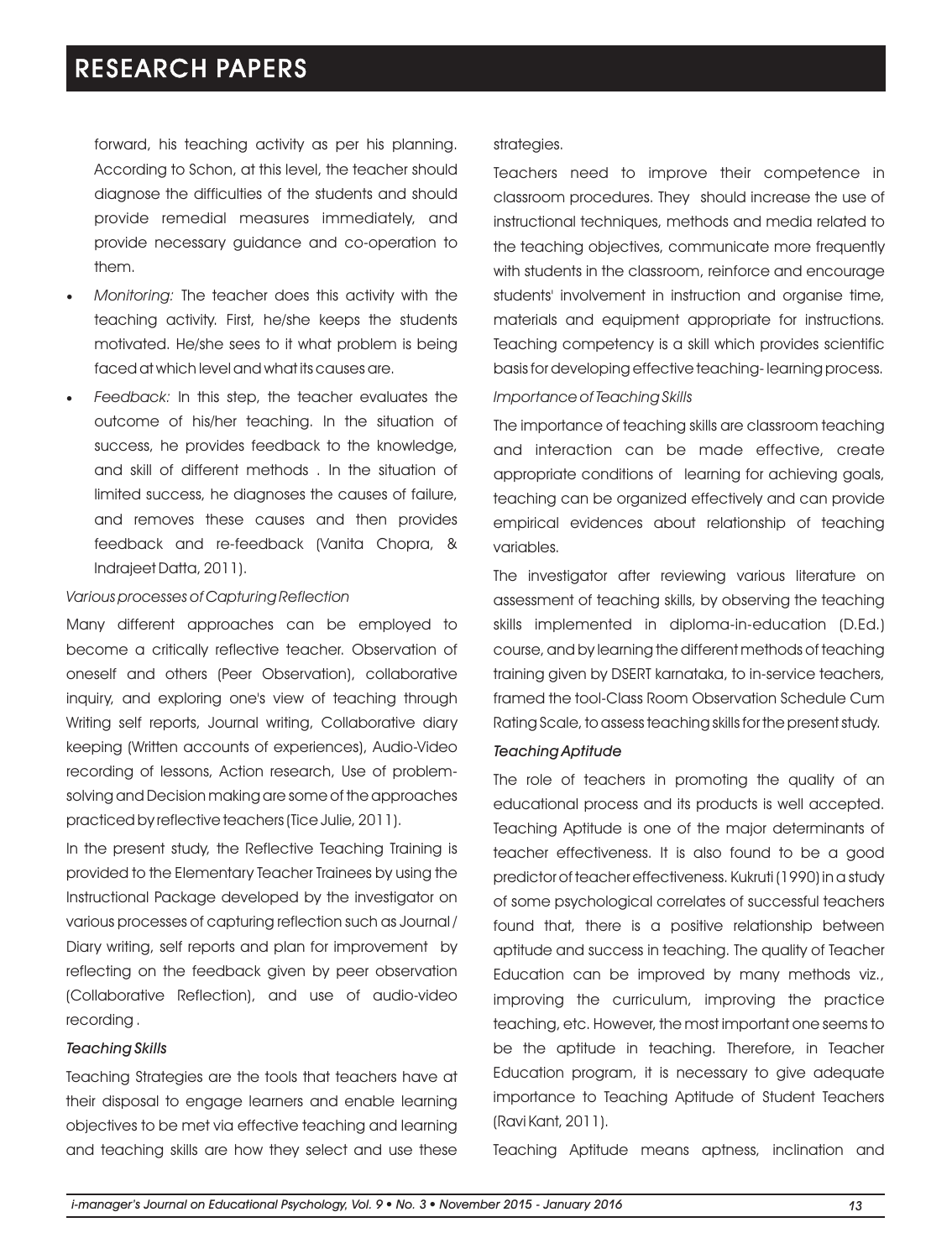tendency for performance (teaching). It involves mental ability, attitude towards children, adaptability, and interest in Profession. Teaching Aptitude is a specific ability, potentiality, interest, satisfaction and fitness in teaching profession. According to S.C. Ghakhar and Dr. Rajanish, Teaching Aptitude helps the individual to acquire a required degree of proficiency or achievement in the teaching profession.

#### Literature Review

#### *Review on Reflective Teaching*

A considerable body of research has shown that Preservice Teacher Education has a significant impact on early career of teacher's teaching skills (Darling-Hammond, L ,2000). In particular, Reflective Teaching has been shown to have a positive impact on Teacher Trainees perceptions of their own Teaching Skills leading to Professional Learning (Girija Navaneedhan, 2011).

There have been many qualitative or case studies on reflective practices whose findings have been infused with enthusiasm on the part of trainee teachers and lecturers in favor of reflective approaches. One reason lies in the fact that teachers don't find much in conventional approaches in terms of ways to tackle their practical problems and reflective teaching has emerged as a response to the call for a substitute for the concept of method. According to Gimenez (1999), the heyday of reflection in teacher education was the 90's and it continues to be significantly dominant, so that today nobody engaging in the field of teacher education can deny its ubiquitous role in this field. In effect, reflection has been of great importance and has received noticeable attention in teacher education and teachers' educational development in recent years and is a key component of teacher development. Reflection has become an integral part of teacher education (Jay and Johnson, 2002, p. 73), and as Tabachnick and Zeichner (2002) put it, "there is not a single teacher educator who would say that he or she is not concerned about preparing teachers who are reflective" (p. 13) (Senem Sanal Erginel 2006).

Research on effective teaching over the past two

decades has shown that effective practice is linked to inquiry, reflection, and continuous professional growth. Reflective practice can be a beneficial form of professional development at both the pre-service and inservice levels of teaching. By gaining a better understanding of their own individual teaching styles through reflective practice, teachers can improve their effectiveness in the classroom (Ferraro, & Joan M, 2000).

Reflective Journal writing, a narrative mode of thinking, which is context dependent, contributes to the understanding of the observed or experienced action, and to the construction of knowledge on teaching. Taking this argument into consideration, reflective writing, which contains critical analysis and reasoning, has a narrative element in its nature. It focuses on the experience that is attached to its context, and reality is constructed considering the complexities of this environment. With regard to this, Colton and Sparks-Langer (1991) confirm that reflection has three elements – cognitive, critical, and narrative (Moon J, 2004).

Communication has an integral role in collaborative reflective process. In this process, which involves active selfevaluation, effective communication with equal peers and with colleagues, create a supportive interaction for professional growth. Within this context, collaboration is regarded to be an important factor in enhancing reflective thinking. While collaborating, pre-service teachers work together and communicate with each other on their experiences. It has interactive and reflective implications, as it entails cooperation and teamwork along with autonomy (Senem Sanal Erginel, 2006).

#### *Review on Teaching Aptitude*

Perveen (2006) revealed that, Discipline and Sex of the pupil teachers does not contribute towards teaching aptitude of male and female arts pupil teachers were compared, it was observed that, female arts pupil teachers secured significantly higher mean scores than their counterpart male arts pupil teacher. It was found that, teaching aptitude of the pupil teacher was significantly correlated with their general teaching competence, professional interest and academic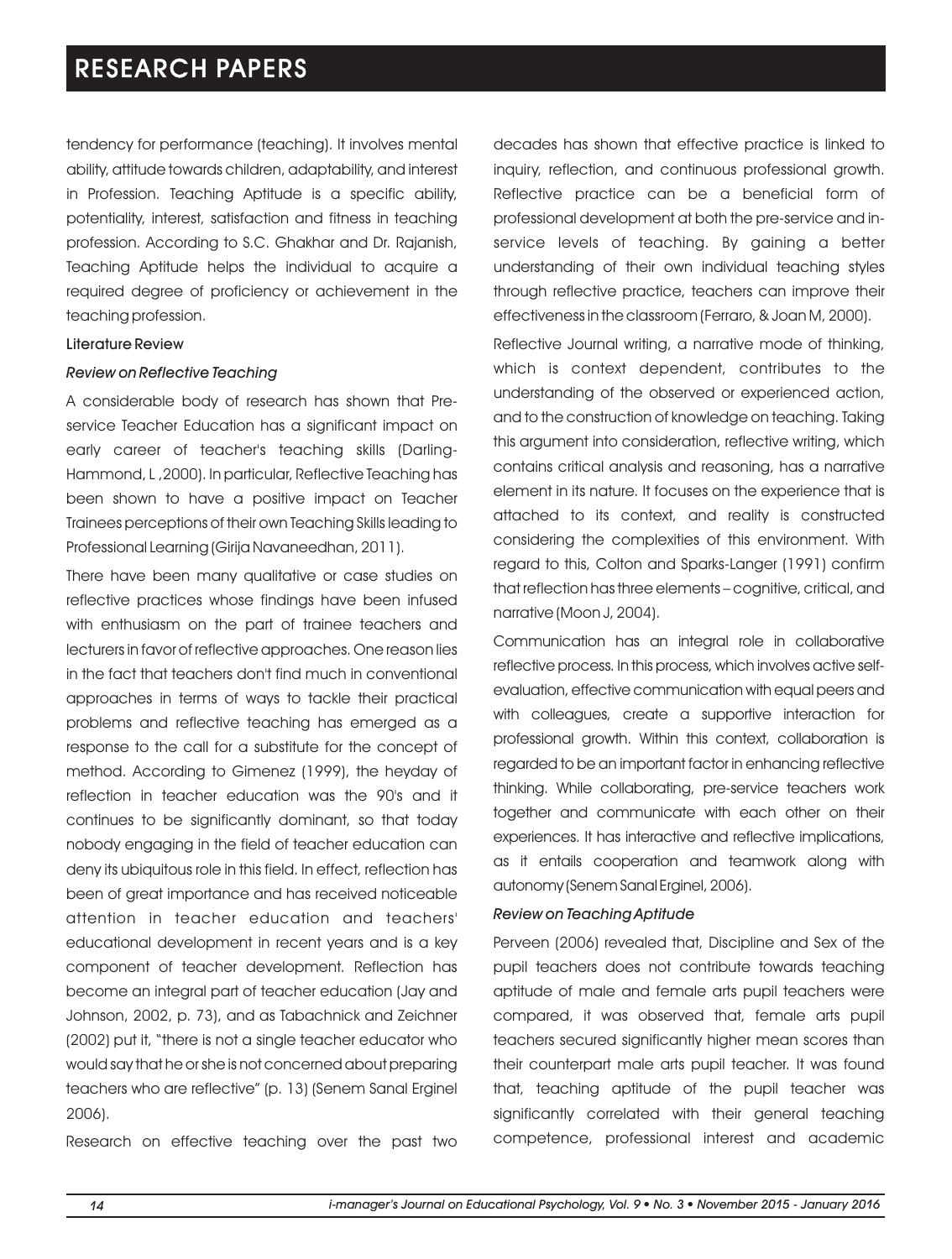achievements. General teaching competence and professional interest of the pupil teachers significantly affect their teaching aptitude. In addition to this, effect of academic achievement on teaching aptitude of the pupil teaches was positive but not significant at the acceptable level of confidence. Usha (2010) in her study revealed that, there was a significant difference between teaching aptitude of effective and ineffective male and female teachers.

Adval (1952) in a study found that, female teacher trainees have greater aptitude in teaching than male teacher trainees. Banergy (1956) in a study of the interrelation of two aspects of training viz., practice teaching and theoretical studies with general intelligence and teaching aptitude on a sample of student teachers found positive correlation between these variables. In the study of predictors of teacher effectiveness, Sharma (1971) found that, besides other variables such as academic grades, socio- economic status, teaching experience, teaching aptitude is also a predictor of teacher effectiveness (Ravi Kant, 2011).

Review of related studies indicate the importance of Teacher Aptitude and the variables that affect Teacher Aptitude. Some of the studies show gender differences in Teacher Aptitude, but some show no gender difference. Self-esteem, teacher effectiveness, success in teaching, Teacher competency factors, general intelligence, attitude towards teaching, academic grades, teaching experience, age, etc., are some of the variables that are related to Teacher Aptitude. Several studies show that Teacher Aptitude is capable of predicting teacher effectiveness. Teacher Aptitude is based on practice teaching and theoretical studies. The related studies reviewed, give a better understanding of the nature of Teacher Aptitude and the related variables and the relationship between them.

#### *Review on Teaching skills*

Teachers need to improve knowledge and skills to enhance, improve and explore their teaching practices. Teaching is a form of interpersonal influence aimed at changing the potential behavior of another person (American Educational Research Association Commission, 1962) .

Technical skills of teaching are specific aspects of the teaching behavior that are considered to be particularly effective in facilitating desired learning in students. Allen and Ryan (1969) at Stanford University pointed out in 'Microteaching', the importance of teaching skills starting from 'how to begin a lesson' to 'closing stage skills'.

Freidus (1997) describes a case study of one teacher/graduate student struggling to make sense of her beliefs and practices about what constitutes good teaching. Her initial pedagogy for teaching was based on the traditions and practices of direct teaching. Her traditional socialization into teaching made it difficult for her to understand the views of good teaching were being challenged in her practice. After implementing reflective teaching technique in her classroom enabled her to acknowledge and validate what she was learning. It highlights the importance of practicing reflective teaching pedagogy by teacher trainees during internship, so that they develop a competitive attitude.

An Australian Team of authors (Turney et al. 1973) developed a system of classing teaching skills under which the following seven categories have emerged.

- 1. Motivational Skills
- 2. Presentation and communication skills.
- 3. Questioning skills.
- 4. Skill of small group and individual instruction.
- 5. Developing student thinking
- 6. Evaluative skills
- 7. Classroom management and discipline.

#### Purpose of the Study

The present day teachers face more problem than earlier time. Now it becomes all the more vital to prepare teachers to meet these challenges. A number of recent studies have identified the pressing needs of reforming teaching methodology/ strategy of Teacher Education. In addition, the investigator has found that the term 'Reflective Teaching' is gaining importance in all areas of human endeavor. Even there is a shift of focus in Teacher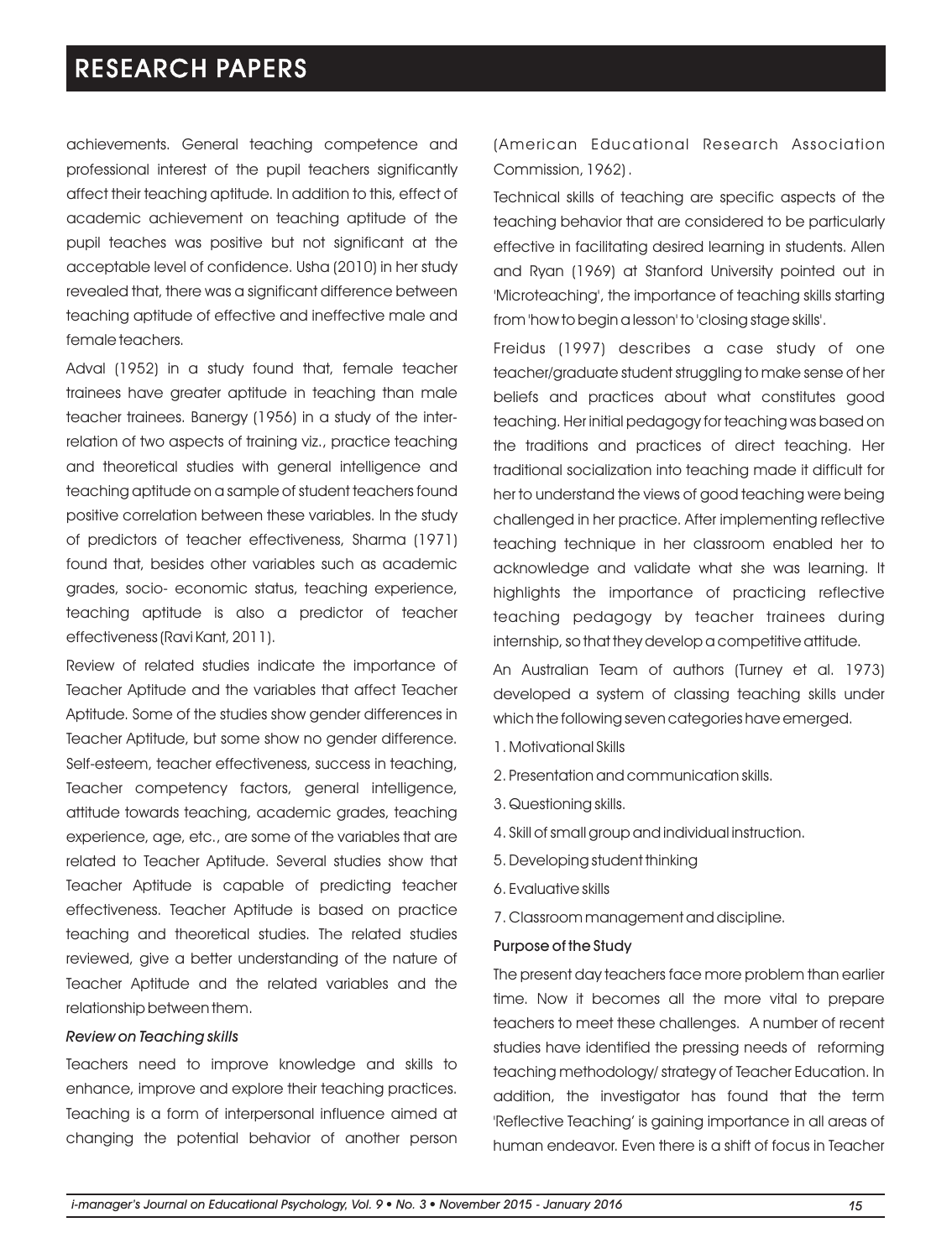Education to develop Reflective Teaching among future teachers. Reflecting on classroom activities, use of Reflective Journal during the internship are also highlighted in NCTE (p.61).

In Karnataka, Elementary teacher education is an important concern, and there is a constant urge to increase the quality of teacher education, which inevitably contributes to the quality of education, as a whole. In doing so, the education faculties engage preservice teachers in field experiences via school observations and teaching practices. Though the Reflective Practice in introduced in the revised D.Ed curriculum (2013-14), most of the Elementary Teacher Educators are not given the required inputs and training on Reflective Teaching Strategy. As a result, it has not been implemented effectively in D.Ed Institutions in Karnataka.

At this phase, the researcher of this study observed that, most of the pre-service teachers floundered, and they had difficulties coming to terms with the dilemmas they faced in schools as observers and/or practicing teachers. Besides these, often, both pre-service and novice teachers report the gap between theory and practice, complaining that, what they learned in the faculty and what they experienced in real classrooms were dramatically different. Working in District Institute of Education and Training (D.I.E.T.) as Lecturer, where focus is given for both Pre-service and In-service Training, the investigator found it relevant to study the effect of Reflective Teaching on Teaching skills among Pre service teachers.

In this study, the focus of analysis is on the development of teaching skills by reflection during pre-service practicum period by elementary teacher trainees of different levels of Teaching aptitude.

So in the present study, an effort is made to develop an Instructional Package on Reflective Teaching Training for Elementary Teacher Trainees to help them gain Knowledge of Reflective Teaching and to develop Teaching Skills by reflective practices.

#### Research Questions

The present study was undertaken with the following

Research Questions:

- Does Reflective Teaching Training develop Teaching Skills among Elementary Teacher-Trainees?
- Does the effect of Reflective Teaching Training differ with respect to the Teaching Aptitude of teachertrainees?
- Is there an interaction effect of Reflective Teaching Training and Teaching Aptitude in developing Teaching Skills?

#### Statement of the Problem

It has been recognized that the Teacher Education program should be structured and modified in a way that enables them to respond dynamically to the new problems and challenges in the field of education, then only a teacher can help in national development.

Research on reflection has shown that effective practice is linked to inquiry, reflection, and continuous professional growth. Reflective practice can be a beneficial form of professional development at both the Pre-service and Inservice levels of teaching.

#### Operational Definition of the Terms

#### *Reflective Teaching Training*

Reflective Teaching Training refers to the method of training given to the Teacher-Trainees (student teachers) to reflect on their teaching using different approaches and exploring one's view of teaching through writing reflective journals based on self evaluation, feedback from the mentor, peer observation as well as collaborative inquiry to identify strengths and points to be strenathened in the lesson and preparing an action plan to overcome the weaknesses identified to teach effectively in future classes.

In the present study, Reflective Teaching Training is the training given to the Elementary Teacher Trainees- both theory and practical skills, on various aspects of capturing Reflection such as-journal writing, self reflection reports (Teacher Diary), Teaching Skills based on the views of oneself and peers after teaching.

#### *Teaching Skills*

Teaching Skills are the technical skills of teaching used by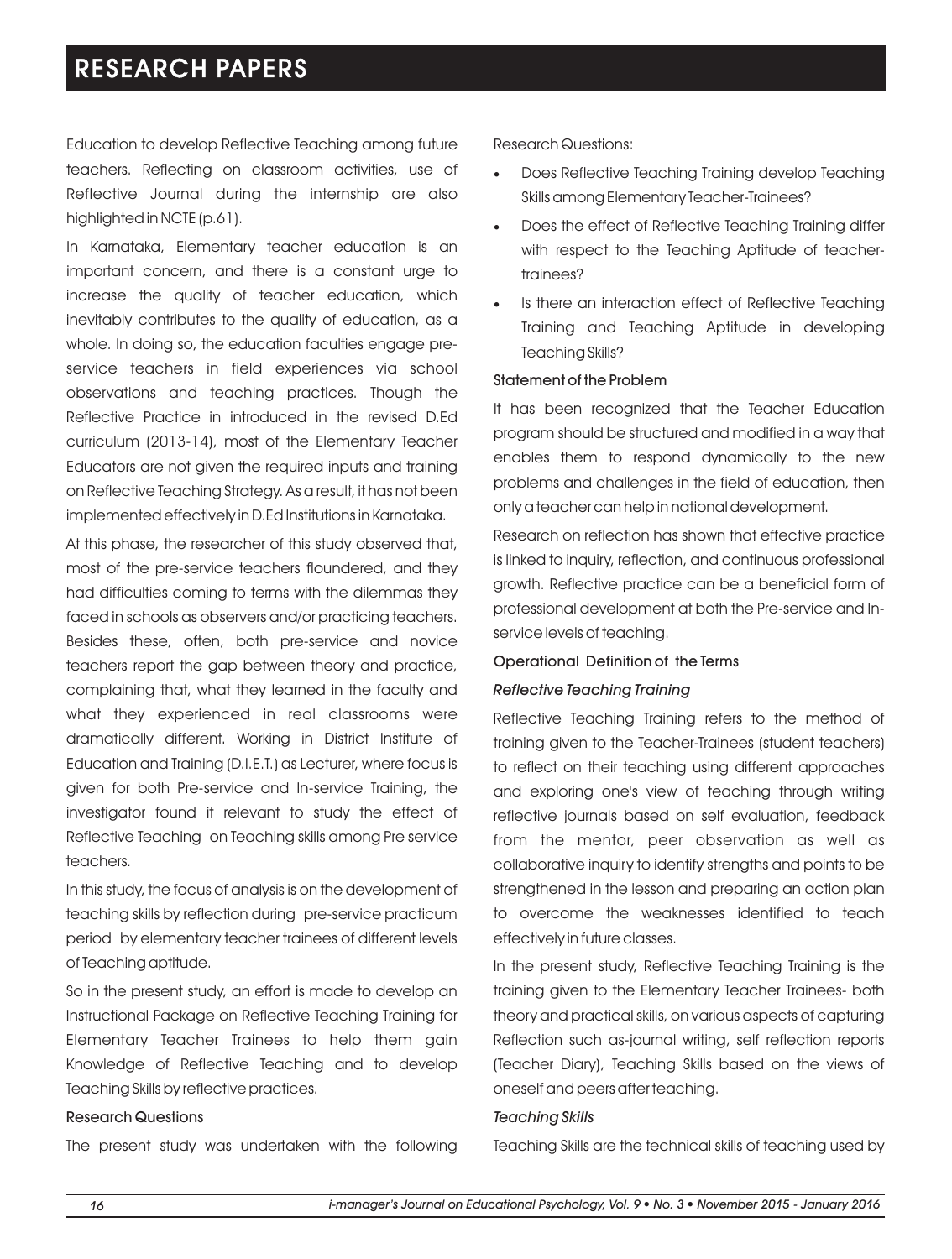teachers effectively to bring about desired learning among students. The main activities of teaching are planning, organizing, leading and controlling.

Here Teaching Skill refers to (i) Planning and Preparation which includes lesson plan with instructional objectives, and creating TLMs and activities, (ii) Teaching-Learning Process involves-Content, Use of media, Interaction (verbal and Non Verbal, Classroom Management and Overall effectiveness. Teaching skill is measured by using the tool Observation Schedule cum Rating Scale framed by the Investigator.

#### *Teaching Aptitude*

Teaching Aptitude means aptness, inclination and tendency for performance (teaching). It involves the mental ability, attitude towards children, adaptability, and interest in the profession.

S.C. Gharkar and Rajanish defined Teaching Aptitude as a specific ability, potentiality, interest, satisfaction and fitness in teaching profession.

In the present study, the sample was grouped into High and Low Teaching Aptitude groups by administering the standardized Teaching Aptitude Test developed by S.C. Gharkar and Rajanish.

#### *Elementary Teacher-Trainees*

They are the Pre-service teachers at Elementary level undergoing a course of teacher training-Diploma in Education (D.Ed) assigned to teaching after  $12<sup>th</sup>$  standard or P.U.C. The term as used by the researcher applies to Preservice teachers/ teacher-Trainees/Student-Teachers /D.Ed. students, for primary school of both sexes at District Institute of Education and Training (D.I.E.T), Kumta, and other Teacher Training. Institutions of Uttara Kannada District.

#### Objectives of the Study

The objective of the present study is to find out the effect of Reflective Teaching Training in developing teaching skills. The investigator also aims to know the effect of high and low level teaching aptitude on teaching skills, and the interaction of both training and Teaching Aptitude in developing Teaching Skills. So, the objective of the study can be stated as below,

To study the effect of Reflective Teaching Training, levels of Teaching Aptitude and their interaction on Teaching Skills, among Elementary Teacher Trainees.

#### Hypotheses of the Study

To study the effect of Teaching Training Strategies and levels of Teaching Aptitude and their interaction on Teaching Skills, the following null hypothesis was framed.

 $H_0$ 1: There is no significant difference in the effect of Reflective Teaching Training, levels of Teaching Aptitude and their interaction on Teaching Skills among Elementary Teacher Trainees .

Since the hypothesis involved two main effects and one interaction effect, to make the analysis and interpretation more meaningful, three null hypotheses were generated from the above hypothesis and is stated as below.

*H<sub>2</sub>1.1:* There is no significant difference in the effect of Reflective Teaching Training on Teaching Skills among Elementary Teacher Trainees.

*H 1.2:* There is no significant difference in the effect of *<sup>o</sup>* levels of Teaching Aptitude on Teaching Skills among Elementary Teacher Trainees.

*H 1.3:* There is no significant interaction effect of *<sup>o</sup>* Reflective Teaching Training and Teaching Aptitude on Teaching Skills among Elementary Teacher Trainees .

#### Tools Used in the Study

In order to measure the selected variables, the investigator used the following tools.

- Teaching Aptitude Test (TAT) constructed and standardized by S.C.Gakhar (Chandigarh) and Rajnish (Fazika).
- ·Instructional Package on Reflective Teaching Training prepared by the Investigator.
- A test on Knowledge of Reflective Teaching. constructed by the Investigator.
- ·Observation Schedule cum Rating Scale to measure Teaching Skills constructed by the Investigator.

#### Methodology

This is an experimental study. All the D.Ed students of Uttara Kannada district were the population of the study. Randomly selected 34 D.Ed students were the sample.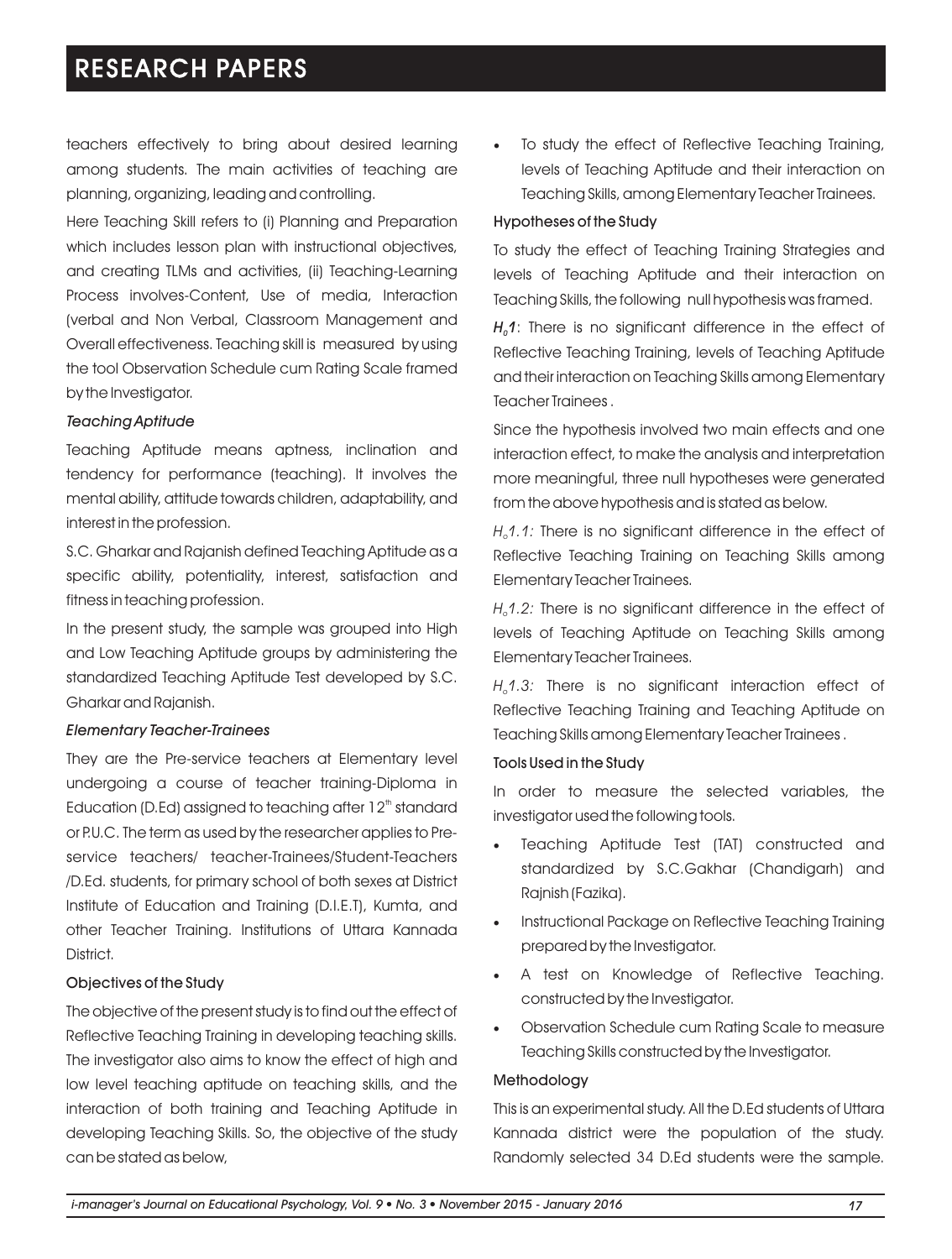Sample was randomly allotted into control and experimental groups, and were grouped into high and low Teaching Aptitude after administering Teaching Aptitude Test- tool by S.C. Ghakhar (Chandigarh) and Rajnish (Fazika).

#### *Experimental Design and Procedure*

A 2x2 factorial design was used. Two training strategies (Reflective Teaching Training Strategy and Conventional Training Strategy) and two levels of Teaching Aptitude (high and low) were decided upon by the investigator.

#### *Pre-experimental Stage*

The teaching skills of both groups were measured prior to treatment during the practicum (practice- in teaching) by teacher- educators, class teachers and peers.

#### *Experimental Stage*

Orientation, theory and practical demonstration of Reflective Teaching to experimental group was done by using the instructional package on Reflective Teaching Training prepared by the investigator (Figure 1).

#### *Post-experimental Stage*

After the treatment to the experimental group, the teaching skills of both groups were measured during the practicum ( practice- in teaching) by teacher-educators, class teachers and peers.

#### Analysis of Data



Analysis and Interpretation of objective are done on the

Figure 1. A Flow Chart of Procedure of the Treatment during Experimental Stage

main effects of Teaching Training Strategies (Reflective and Conventional), Teaching Aptitude (High and Low) and interaction effect of the Training Strategies and Teaching Aptitude on Teaching Skills by applying descriptive and inferential statistics.

Since it was a 2x2 factorial design with covariate, the investigator used a two way ANCOVA technique. In the statistical analysis and interpretation of data, hypotheses were tested at 0.05 level of significance.

#### Major Findings of the Study

The main effect of Teaching Training Strategies on Teaching Skills of Elementary Teacher Trainees is found to be significant at 0.05 level of significance. It indicates that, there is a significant difference in the development of Teaching Skills between Elementary Teacher Trainees who were trained by different Teaching Strategies. Reflective Teaching Training Strategy has a significant effect in the development of Teaching Skills among Elementary Teacher Trainees, hence the null hypothesis 'H<sub>a</sub> $1.1$ : There is no significant difference in the effect of Reflective Teaching Training on Teaching Skills among Elementary Teacher Trainees' is rejected.

The analysis of the study shows there is no significant difference on Teaching Skills between Elementary Teacher Trainees with different levels of Teaching Aptitude. Hence, the null hypothesis, *`H<sub>0</sub>1.2:* There is no significant difference in the effect of levels of Teaching Aptitude on Teaching Skills among Elementary Teacher Trainees' is retained.

Similarly, from the analysis, it is found that, there is no significant difference in the development of Teaching Skills between the Elementary Teacher Trainees because of the interaction between Reflective Teaching Training and levels of Teaching Aptitude. So, the null hypothesis '*H 1.3:* There is no significant interaction effect of *<sup>o</sup>* Reflective Teaching Training and Teaching Aptitude on Teaching Skills among Elementary Teacher Trainees' is retained.

### *Analysis of Covariance of Scores Related to Teaching Skills*

Gain scores obtained by the Elementary Teacher Trainees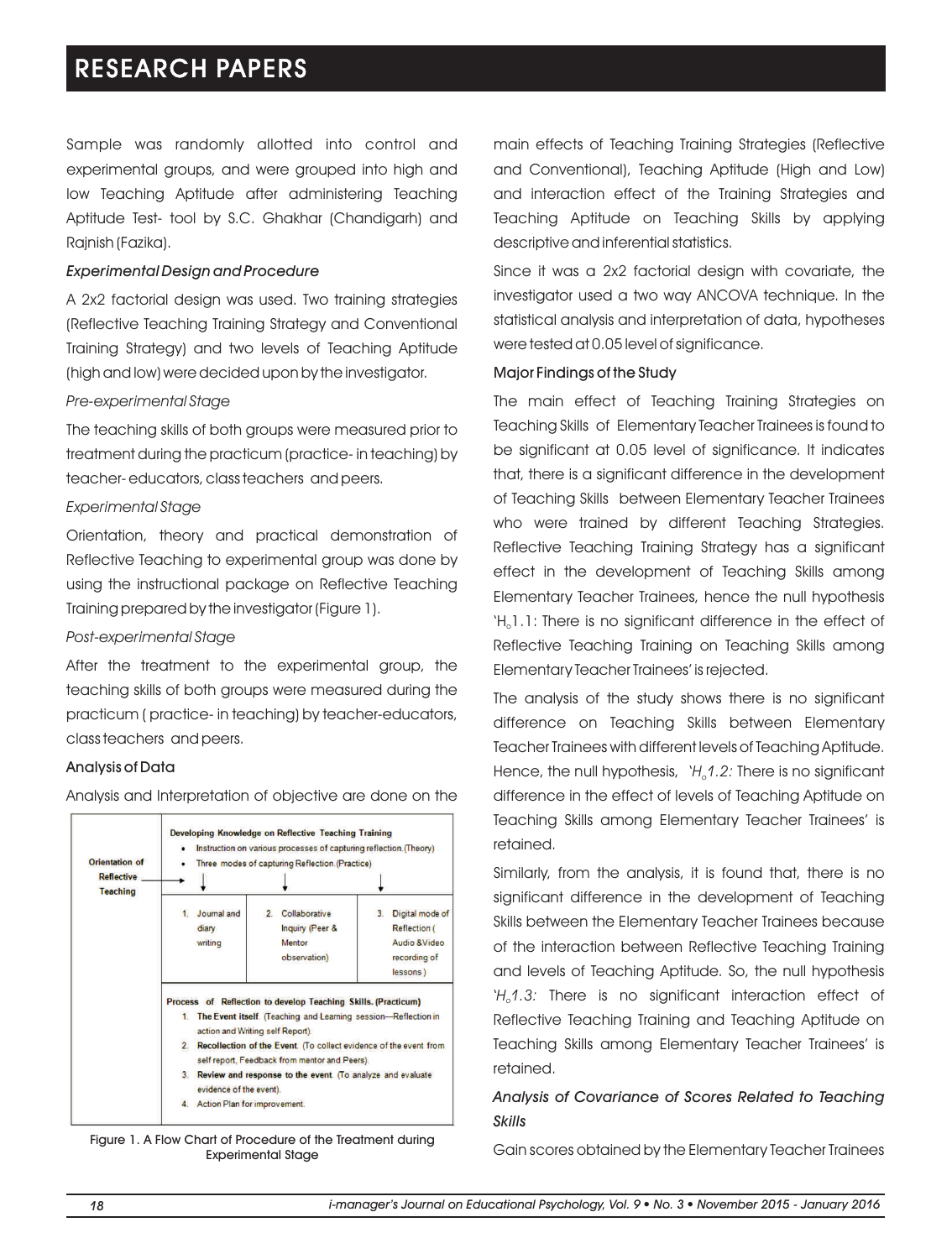on Teaching Skills were taken as scores on Teaching Skills and considered as criterion scores 'y2'.

In order to achieve the objective 2, the adjusted sum of squares with respect to the main and interaction effect was found out and it is presented in Table1.

From Table1, it is observed that,

·The main effect of Teaching Strategies on Teaching Skills of Elementary Teacher Trainees is found to be significant at the 5% level of significance, since the obtained F value 781.1877 is greater than the theoretical value 4.17 for degree of freedom 1 and 32. It indicates that, there is a significant difference in the development of Teaching Skills between Elementary Teacher Trainees who were trained by different Teaching Strategies.

The F value for levels of Teaching Aptitude is 0.0002 which is significantly lower than the theoretical value 4.17 for degree of freedom 1 and 32. It indicates that there is no significant difference on Teaching Skills between the Elementary Teacher Trainees with different levels of Teaching Aptitude.

The F value of the interaction effect of Teaching Strategies and Teaching Aptitude on Teaching Skill scores of Elementary Teacher Trainees is found to be 0.1035, which is lower than the F theoretical value 4.17 for degree of freedom 1 and 32.

So it is evident that, there is no significant difference in the development of Teaching Skills between Elementary Teacher Trainees because of the interaction between the levels of Teaching Aptitude and Teaching Strategies.

difference in the effect of Teaching Strategies on Teaching Skills among Elementary Teacher Trainees  $(H_0 1.1)'$  is rejected.

The null hypotheses, "There is no significant difference in the effect of levels of Teaching Aptitude on Teaching Skills among Elementary Teacher Trainees  $(H_0 1.2)$ " and "There is no significant interaction effect of Teaching Strategies and Teaching Aptitude on Teaching Skills among Elementary Teacher Trainees  $(H_1, 1, 3)$ " is retained.

To determine which Teaching Strategy is more effective in the development of Teaching Skills among the Elementary Teacher Trainees, the adjusted mean and SD of Training Strategies were calculated. The details are given in Table 2.

From Table 2, it is observed that, the adjusted mean of Reflective Teaching Strategy is higher than Conventional Teaching Strategy in the development of Teaching Skills among Elementary Teacher Trainees.

Hence, it is evident that, Reflective Teaching Strategy is significantly more effective in the development of Teaching Skills than Conventional Teaching Strategy.

From Table 3, it is observed that, the adjusted mean of Reflective Teaching Strategy is higher in Elementary Teacher Trainees with low level teaching aptitude than high level teaching aptitude. But adjusted mean of

| Conventional Teaching      | 2.496                | 0.830 |
|----------------------------|----------------------|-------|
| Reflective Teaching        | 32.004               | 3.302 |
| <b>Teaching Strategies</b> | <b>Adjusted Mean</b> | SD    |

Table 2. Mean and SD on Teaching Skill Scores with respect to Teaching Strategies

| Source of<br>Variation                                 | Sum of Squares | Degrees of<br>Freedom | Mean Sum of Squares | F - Value | P - Value  | Result          |
|--------------------------------------------------------|----------------|-----------------------|---------------------|-----------|------------|-----------------|
| <b>Main Effects</b>                                    |                |                       |                     |           |            |                 |
| <b>Teaching Strategy</b>                               | 5772.37        |                       | 5772.3750           | 781.1877  | $0.00001*$ | Significant (S) |
| <b>Teaching Aptitude</b>                               | 0.0018         |                       | 0.0018              | 0.0002    | 0.9876     | <b>NS</b>       |
| <b>Teaching Strategy x</b><br><b>Teaching Aptitude</b> | 0.7649         |                       | 0.7649              | 0.7649    | 0.7500     | <b>NS</b>       |
| Error                                                  | 214:286        | 29                    | 7.3892              | 0.1035    |            |                 |
| Total                                                  | 598.7429       | 32                    |                     |           |            |                 |
| * $p<0.05$                                             |                |                       |                     |           |            |                 |

Hence the null hypothesis, "There is no significant

\*p<0.05

Table 1. Summary of 2x2 Factorial Design ANCOVA for Scores on Teaching Skills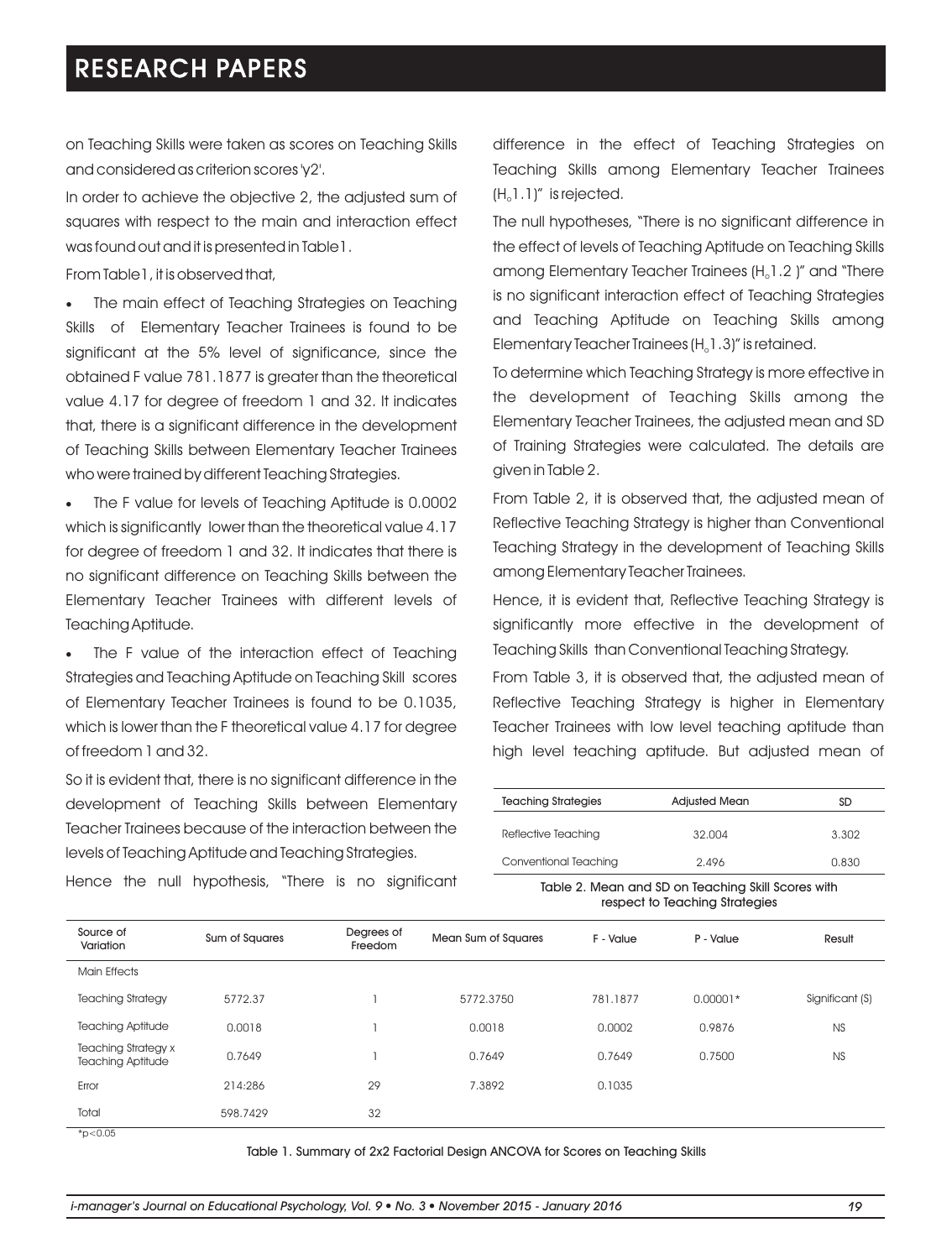| Levels of Teaching   | Teaching Strategies (Adjusted Mean) |                       |  |  |
|----------------------|-------------------------------------|-----------------------|--|--|
| Aptitude             | Reflective Teaching                 | Conventional Teaching |  |  |
| Low Aptitude         | 32.07                               | 2.38                  |  |  |
| <b>High Aptitude</b> | 31.77                               | 2.72                  |  |  |

Table 3. Mean Scores of Interaction of Teaching Aptitude and Teaching Strategies on Teaching Skills of Different Groups

Conventional Teaching Strategy is higher in elementary teacher trainees with high level teaching aptitude than low level teaching aptitude.

Since F ratio for interaction is statistically not significant, it is decided not to proceed for further analysis of the data.

To visualize the interaction effect Teaching Strategies and levels of Teaching Aptitude, graphical presentation of the Mean scores of Teaching Skills on Elementary Teacher Trainees is presented in the Figure 2.

From Figure 2, following observation can be made:

- ·There is no interaction effect of Teaching Strategies and levels of Teaching Aptitude on the development of Teaching Skills among Elementary Teacher Trainees.
- ·Reflective Teaching Strategy is more effective than Conventional Teaching Strategy in case of Elementary Teacher Trainees with low Teaching Aptitude and High Teaching Aptitude on the development of Teaching Skills.
- Conventional Teaching Strategy is more effective on Elementary Teacher Trainees with high teaching aptitude compared to low Teaching Aptitude on the development of Teaching Skills.

#### Discussion and Interpretation of the Results

Reflective teaching training was found effective in the development of Teaching Skills among Elementary Teacher Trainees. The findings of the present study



Figure 2. Interaction of Teaching Strategies and Levels of Teaching Aptitude with respect to Development of Teaching Skills

revealed that, it is possible to develop Teaching Skills among pre-service teachers by Reflective Teaching Training. The following review on research studies also reveal the importance of training to develop the Teaching Skills.

Mishra (2010) has given a historical base of the Teacher Training programme in India and highlighted certain skills which must be taken care of while providing training to the prospective teachers for effective transaction. These are, skill of introducing the lesson, skill of questioning, skill of reinforcement, skill of using black board, skill of explanation, skill of illustration with an example and others, which will enable teachers to be efficient and will ensure success of the teacher training programme. Mukherjee (2010) has presented a modified training strategy for skill practice of student-teachers which was tried out in 1992- 93 session and designated it as Simulated Macro Practice (SMP). Findings revealed that SMP has been proved to be an effective strategy which must lay its impact on field practice it as a booster capsule for effective student teaching (Little, J.W., 2003).

Several research studies have proved that, critical reflection upon experience continues to be an effective technique for professional development. It is evident from the research conducted on reflective teaching practice that, teachers who explore their own teaching, through critical reflection, develop changes in attitude and awareness which benefit their professional growth as teachers, as well as improve the kind of support they provide to their students. Teachers engaged in reflective analyses of their own teaching, report that it is a valuable tool for self evaluation and professional growth (Vijayakumari S.N 2014).

It can be concluded with these discussions that, it is possible to develop Teaching Skills and promote professional growth among Teacher- Trainees by practice of suitable Teaching Training Strategies for effective teaching.

#### Educational Implications of the Study

Reflective teaching has contributed to furthering the field of Education as a whole in a number of ways. In this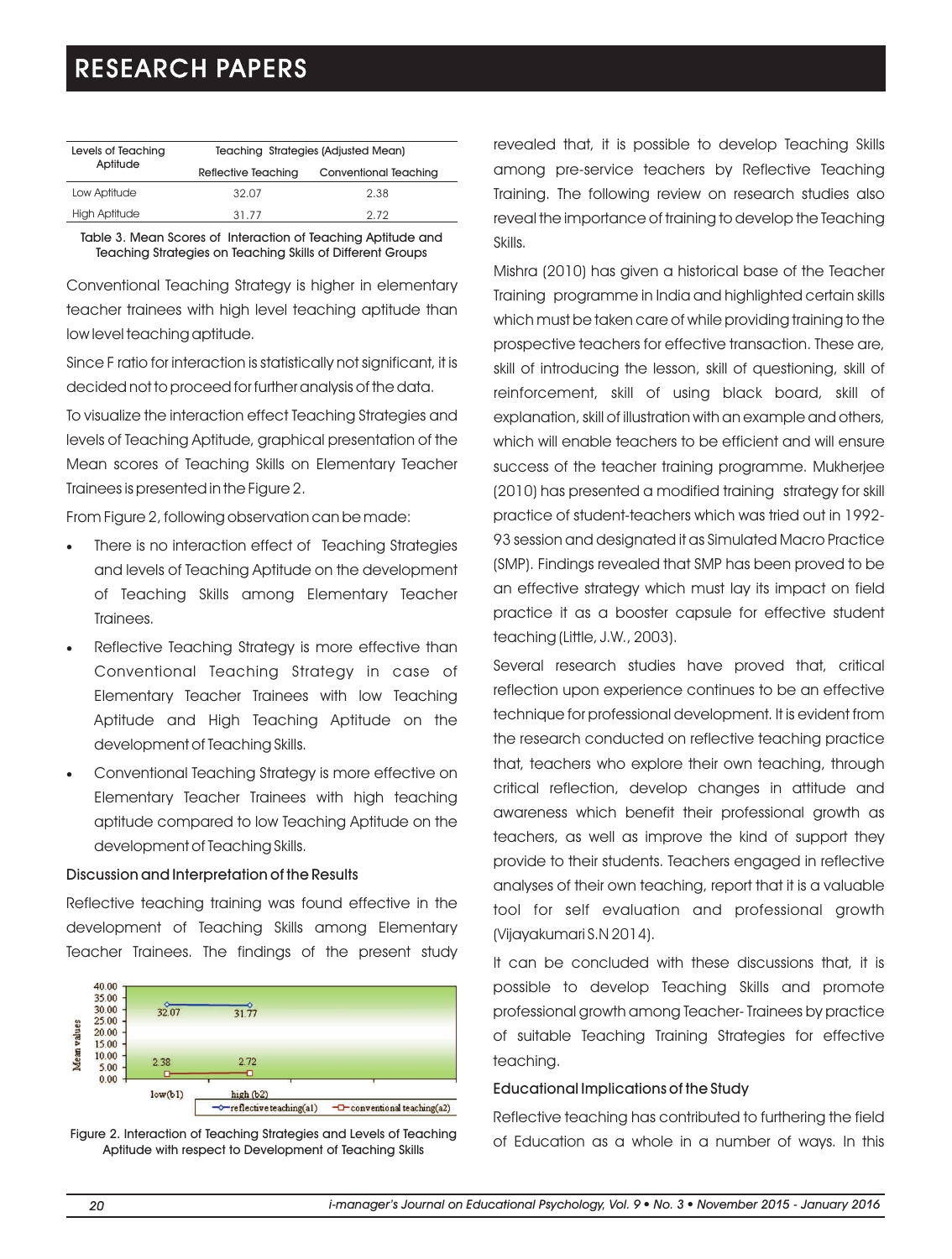#### connection Farrell (2004) states:

'Teachers can become more empowered decision makers, engaging in systematic reflections of their work by thinking, writing, and talking about their teaching; observing the acts of their own and others' teaching; and by gauging the impact of their teaching on their students' learning. In these ways, teachers can begin to locate themselves within their profession and start to take more responsibility for shaping their practice. This I call reflective teaching' (pp. 5-6).

Reflective practice, as mentioned above, has remarkably influenced the whole field of Education and the ESL/EFL context is no exception. Cunningham (2001), while referring to reflective practice as an "evolving notion and maintaining that there are [both] benefits and challenges to implementing reflective practice in ESL," mentions four benefits of flexibility, practicality, professionalism, and sustainability to this practice" (p. 2) (Senem Sanal Erginel, 2006).

The above findings from the review of literature on Reflective Teaching and Teaching Skills, and the findings of the present study has wider implication of the present system of education, specially Elementary Teacher Education.

• The present study reveal that Reflective Teaching Training Strategy is significantly more effective than Conventional Teaching Training Strategy to develop Teaching Skills among Elementary Teacher Trainees which is the base of teaching-learning process . In the process of teacher preparation, along with Conventional Teaching Skills, which the Elementary Teacher Trainee is expected to acquire, Reflective Teaching, self- evaluation, peer observation, feedback, action plan for improvement are also important to develop Teaching Skills.

·In the Elementary and Secondary Teacher Education curriculum lesson plan and observation schedule needs to be modified to incorporate the practice of Reflection in teaching-learning process.

·An effort is made by DSERT, Karnataka to introduce the Reflective-Teaching practice in new D.Ed. curriculum (2013-14). But the Teacher-Educators are to be given knowledge of effective implementation of this strategy by workshops and trainings.

·Though theory on Reflective Teaching is introduced in new D.Ed. curriculum (2012-13), more emphasis is to be given for effective practical use of its processes.

As Reflective Teaching Training Strategy is significantly effective to develop Teaching Skills among Elementary Teacher Trainees during Practice-Teaching period, more practices of Reflective processes are to be practiced for improvement in Teaching Skills.

·The present study revealed significant difference in Teaching Skills irrespective of their levels of Teaching Aptitude. As Reflective Teaching Training is also effective for Teacher Trainees with low Teaching Aptitude, Reflective Teaching can be used to improve Teaching Skills of Teacher Trainees with low Teaching Aptitude.

·In DEd. and B.Ed. courses, the Teacher Trainees practice 10 Teaching Skills during Micro-teaching sessions in simulation. As a beginner, they can improve these Teaching Skills by applying various processes of capturing reflection such as audio/video recording of lessons, self reflection and writing diary/ journal writing and action plan for improvement.

The library of Teacher Education Institutions should be equipped with all resources on Reflective Teaching.

Similar Instructional Packages along with learning materials needs to be developed by the Education Department with the expert committee support, experienced team of competent teachers, and field testers for the ready use of In-service teachers and training should be given to them on this.

Even the in-service teachers can improve their Teaching Skills by using technology in Reflective Teaching processes such as audio- video recording and selfevaluation, peer observation and feedback by them through social media such as Watsapp, Twitter, blog, etc.

#### Conclusion

By reviewing the literature on Reflective Teaching and by the present study, it is recommended that, Reflective Teaching practice is very essential in all professions as it helps in having a deeper understanding of one-self by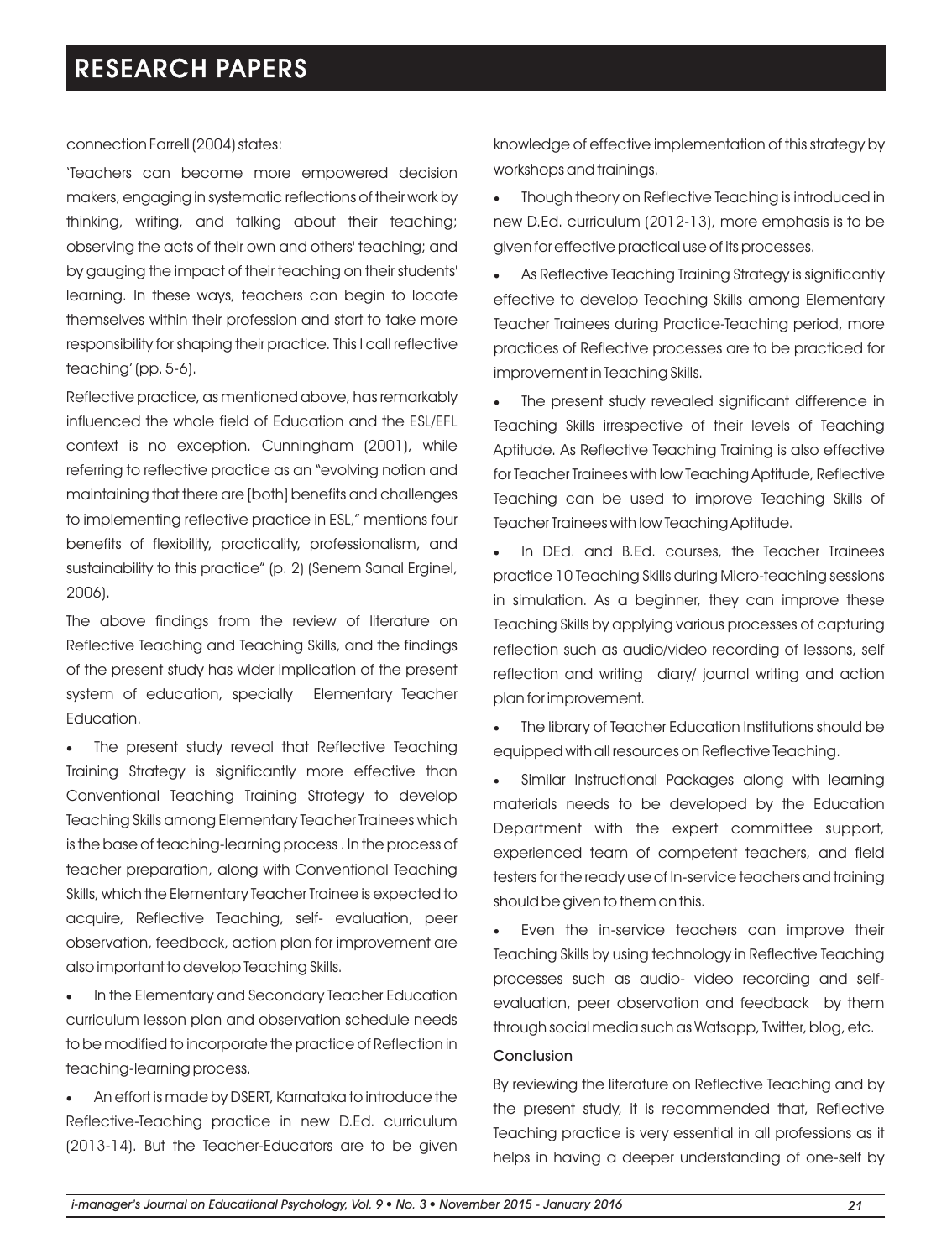self-evaluation and to improve in that field. In an era where reflection in teacher education is regarded as an effective approach to teacher education, this study provides a closer and comprehensive analysis on the phenomenon of reflection in pre-service teacher education. In addition, this study conducts a detailed analysis on the developmental process of pre-service teachers' reflective thinking. Within this process, it sheds light upon how various methods, such as written account of experiences through Journal and Diary writing, by selfobservation, peer observation and self-analysis help in self reflection and plan for improvement. In relation to these, the findings of this study will allow course instructors and curriculum designers in teacher education to design courses and programs accordingly, and to assist preservice teachers to get a good start in their practice.

#### References

[1]. Boud, D., and Walker, D. (1998). "Promoting reflection in professional courses: the challenge of context". *Studies in Higher Education*, Vol. 23, No. 2, pp. 191-207.

[2]. Cruickshank, D., and Applegate, J. (1981). "Reflective Teaching as a strategy for teacher growth". *Educational Leadership*, Vol.38(7), pp. 553-554.

[3]. Danilo P. and Poblete S.R. (1999). *A Reflective Teaching Model - An Adventist Assessment*. Andrews University, Berrien Springs, Michigan, U.S.A.

[4]. Darling-Hammond, L. (2000). "How Teacher Education Matters", *Journal of Teacher Education*, Vol.51(3), pp. 166-173.

[5]. Ferraro, and Joan M., (2000). "Reflective Practice and Professional Development". *ERIC Digest*. Retrieved from www.ericdigests.org/2001- 3/reflective.htm

[6]. Gibbs, G. (1988). *Learning by Doing: A Guide To Teaching And Learning Methods*. Further Education Unit, Oxford Brookes University, Oxford.

[7]. Girija Navaneedhan (2011). "Reflective teaching pedagogy as innovative approach in teacher education through open and distance learning". Retrieved from wikieducator.org/images/6/6a/C.girija\_Navaneedhan.pdf

[8]. Han (1995). "Issues in Education, Reflection is essential in Teacher Education", *Childhood Education*, Vol. 71, pp.

#### 228-230.

[9]. Little, J.W. (2003). "Inside Teacher Community: Representations of Classroom Practice". *Teachers College Record*, Vol. 105(6), pp.913-945.

[10]. Maggie Clarke, (2004). "Reflection: Journals and Reflective Questions : A Strategy for Professional Learning", *Australian Journal of Teacher Education,* Vol.29(2).

[11]. Moon, J. (2004). *Learning Journals: A Handbook for reflective and Experiential Learning*, Routledge Falmer, London .

[12]. Ravi Kant, (2011). "A Study of Teaching Aptitude and Responsibility feeling of Secondary School Teachers in Relation to their sex and Locale". *Academic Research International*, Vol. 1(2), Retrieved from www. savap.org .pk/.../2011(1.2-25).

[13]. John Smyth (1993). "Reflective Practice in Teacher Education". *Australian Journal of Teacher Education*, Vol. 18(2). Retrieved from ro.ecu.edu.au/cgi/viewcontent. cgi?article=1223&context=ajte

[14]. Sally Faraday, Carole Overton, and Sarah Cooper (2011). *Effective Teaching and Learning in Vocational Education*. Retrieved from www.skills development.org/

[15]. Schön, D.A. (Ed.). (1993). *The Reflective Turn: Case Studies in and on Educational Practice*. New York: Teachers College Press.

[16]. Senem Sanal Erginel, (2006). "Developing Reflective Teachers : A study on Perception and Improvement of Reflection in Pre-Service Teacher Education". Retrieved from https://etd.lib.metu.edu.tr/ upload/12607298/ index.pdf

[17]. National Council of Teacher Education (2010). "Teacher Education in India". Retrieved from http://www.ncte-in.org/teachers-education/11-teacher education-in-india and http://www.azimprem jifoundation.org/pdf/NCFTE 2010.pdf

[18]. Telma Gimenez, (1999). "Reflective teaching and teacher education contributions from teacher training". *Linguagem & Ensino*, Vol. 2, No. 2, pp.129-143.

[19]. Tice Julie., (2011). "Reflective Teaching: Exploring